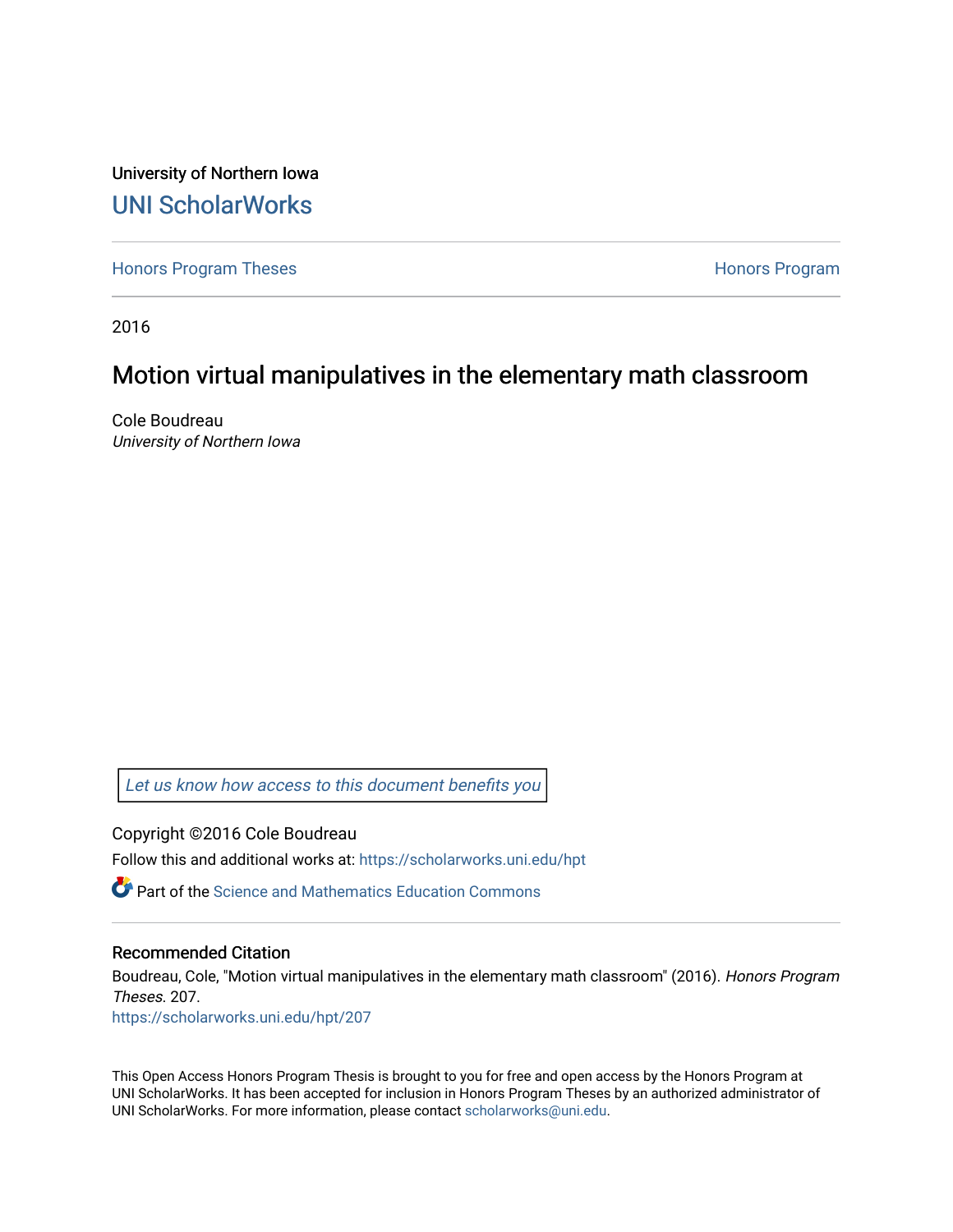## MOTION VIRTUAL MANIPULATIVES IN THE ELEMENTARY MATH CLASSROOM

A Thesis Submitted

in Partial Fulfillment

of the Requirements for the Designation

University Honors with Distinction

Cole Boudreau

University of Northern Iowa

March 2016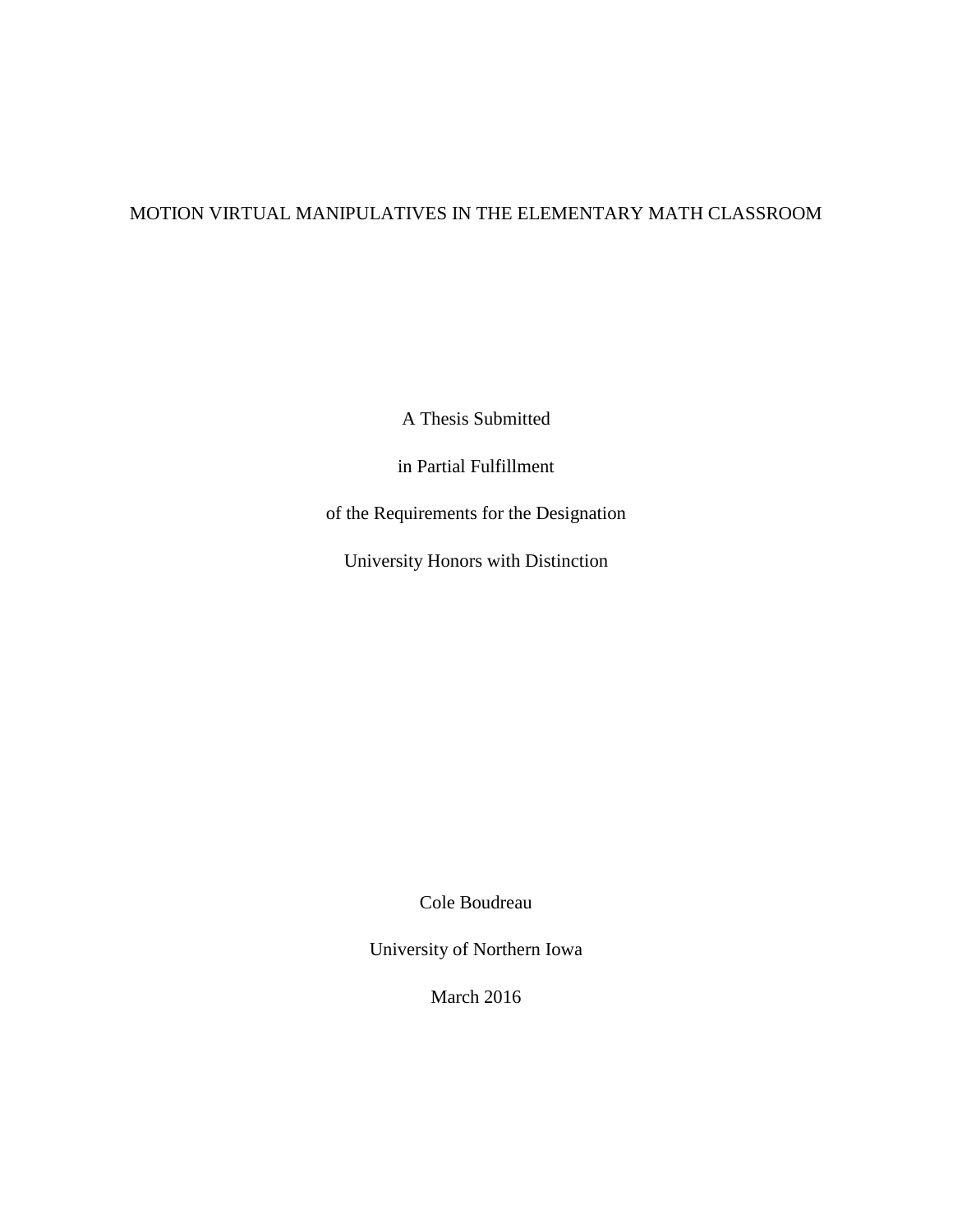This Study by: Cole Boudreau

Entitled: Motion Virtual Manipulatives in the Elementary Math Classroom

has been approved as meeting the thesis or project requirement for the Designation

\_\_\_\_\_\_\_\_ \_\_\_\_\_\_\_\_\_\_\_\_\_\_\_\_\_\_\_\_\_\_\_\_\_\_\_\_\_\_\_\_\_\_\_\_\_\_\_\_\_\_\_\_\_\_\_\_\_\_\_\_\_\_

\_\_\_\_\_\_\_\_ \_\_\_\_\_\_\_\_\_\_\_\_\_\_\_\_\_\_\_\_\_\_\_\_\_\_\_\_\_\_\_\_\_\_\_\_\_\_\_\_\_\_\_\_\_\_\_\_\_\_\_\_\_\_

University Honors with Distinction

Date Dr. Sarah Diesburg, Honors Thesis Advisor

Date Dr. Jessica Moon, Director, University Honors Program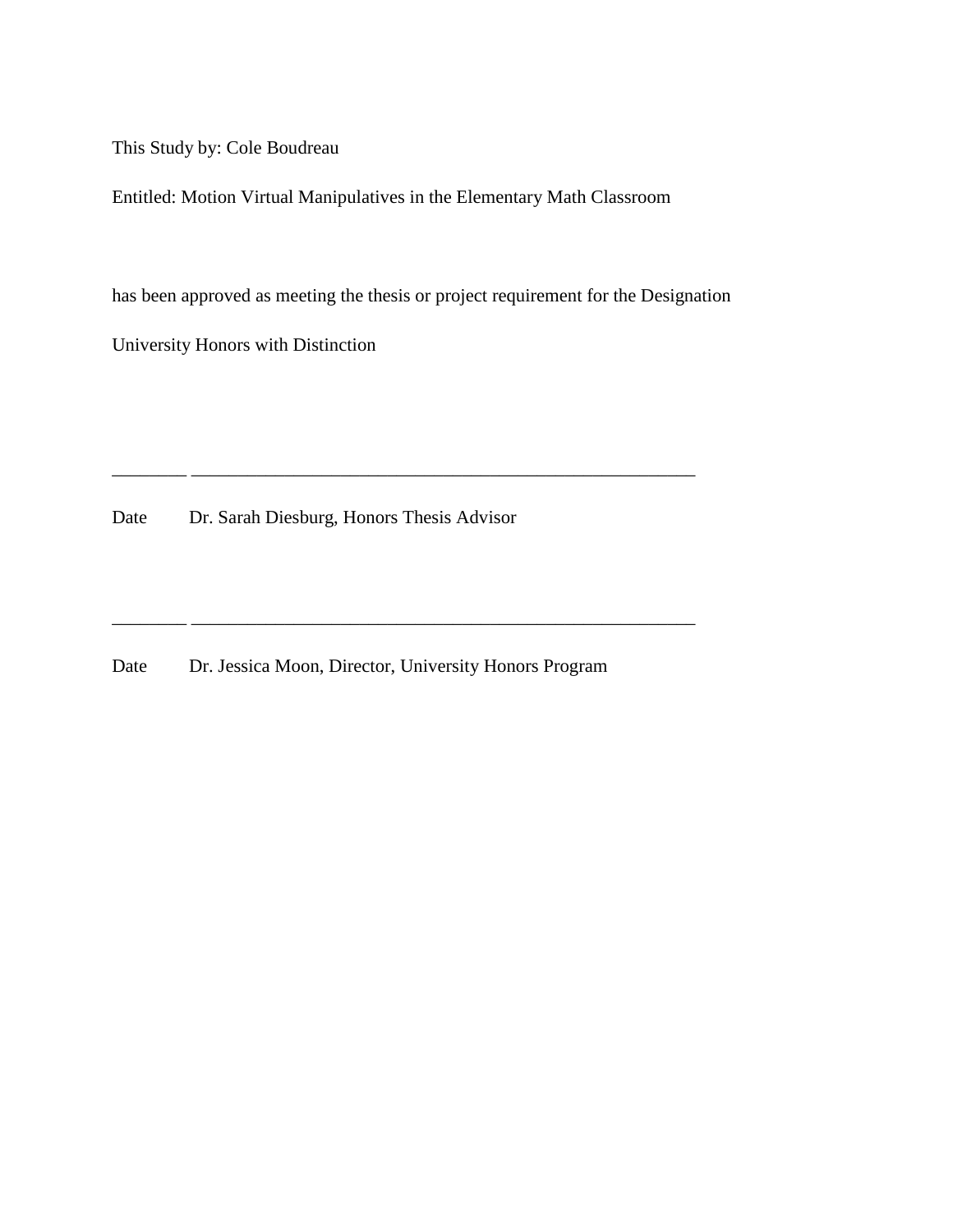## **Abstract**

An application was developed to aid in teaching core mathematical concepts to kindergarten through third grade students. This software would be available at minimal cost when compared to current alternatives, and was designed specifically with effectiveness in mind. A framework called motion virtual manipulatives was developed, allowing to the creation of a touch-based application on any flat wall or surface. The application developed implemented multiple forms of manipulatives, each designed to allow for ease-of-use. The application is planned to be tested in classrooms with the aid of a secondary application developed to analyze the use of this project's application.

*Keywords:* mathematics, manipulatives, touch-based, elementary education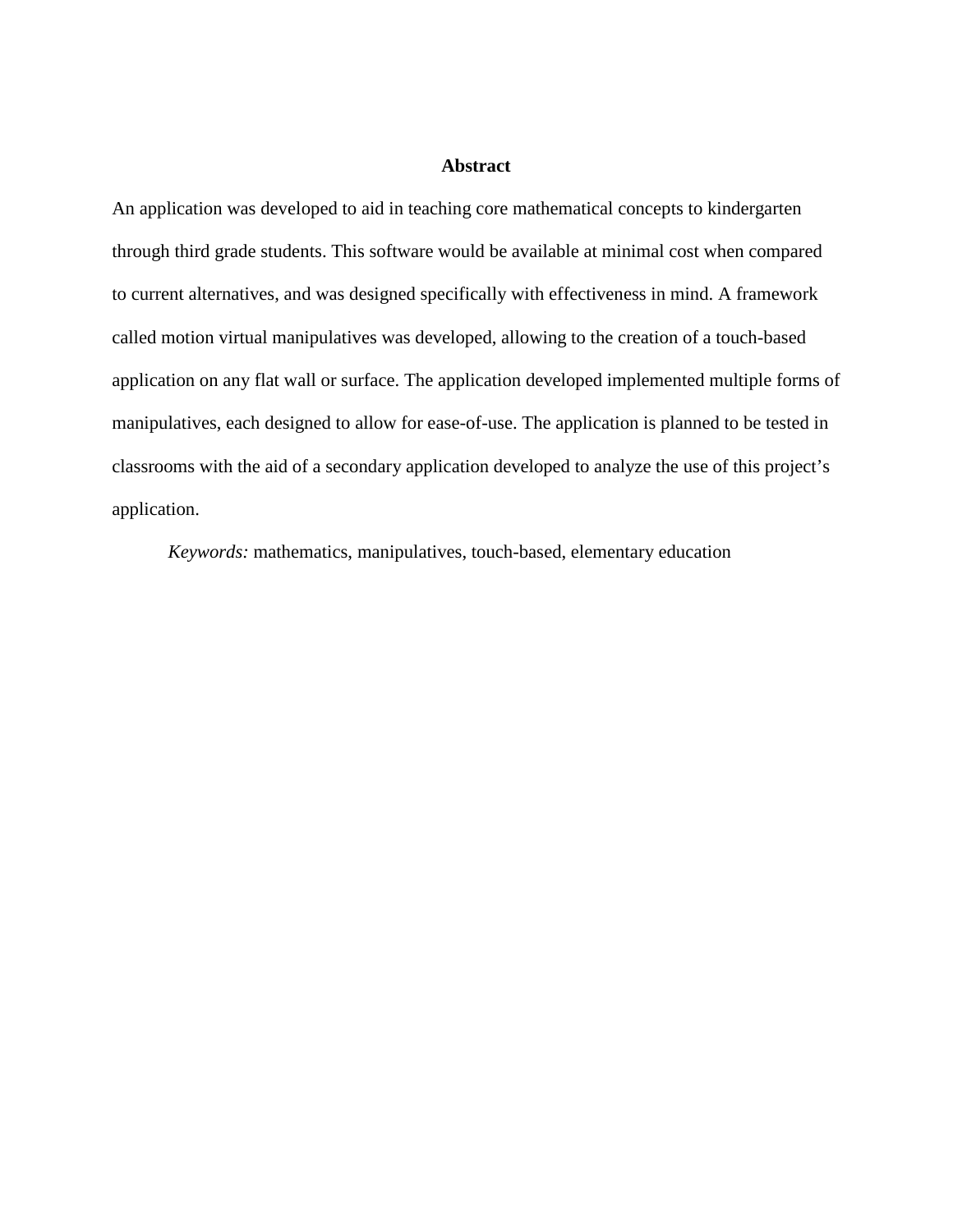

#### **Figure 1: MVM Framework Setup**

## **I. Introduction**

The goal of this research was to design and implement a windows-based application to be used by kindergarten through third grade students that uses virtual mathematics manipulatives in order to teach core mathematical concepts through the use of motion-sensing input devices. These virtual manipulatives would imitate physical manipulatives, being any object which is designed to teach the learner some mathematical concept. These manipulatives often include objects such as tangrams, Cuisenaire rods, color tiles, base-10 blocks, and linking cubes. During this project a new toolset was created, called motion virtual manipulatives (MVMs), that introduces these manipulatives into the elementary classroom, with the goal of it being an effective tool for teaching core mathematical concepts. Current forms of this technology are either nonexistent or much too expensive for most classrooms. The MVM framework uses a laptop, projector, camera, wall emitter, and cutting-edge software to project a touchscreen onto a wall for use in the classroom (Figure 1). The application developed can be run on any windowsbased computer and then projected onto a wall. Using the emitter and camera, the software turns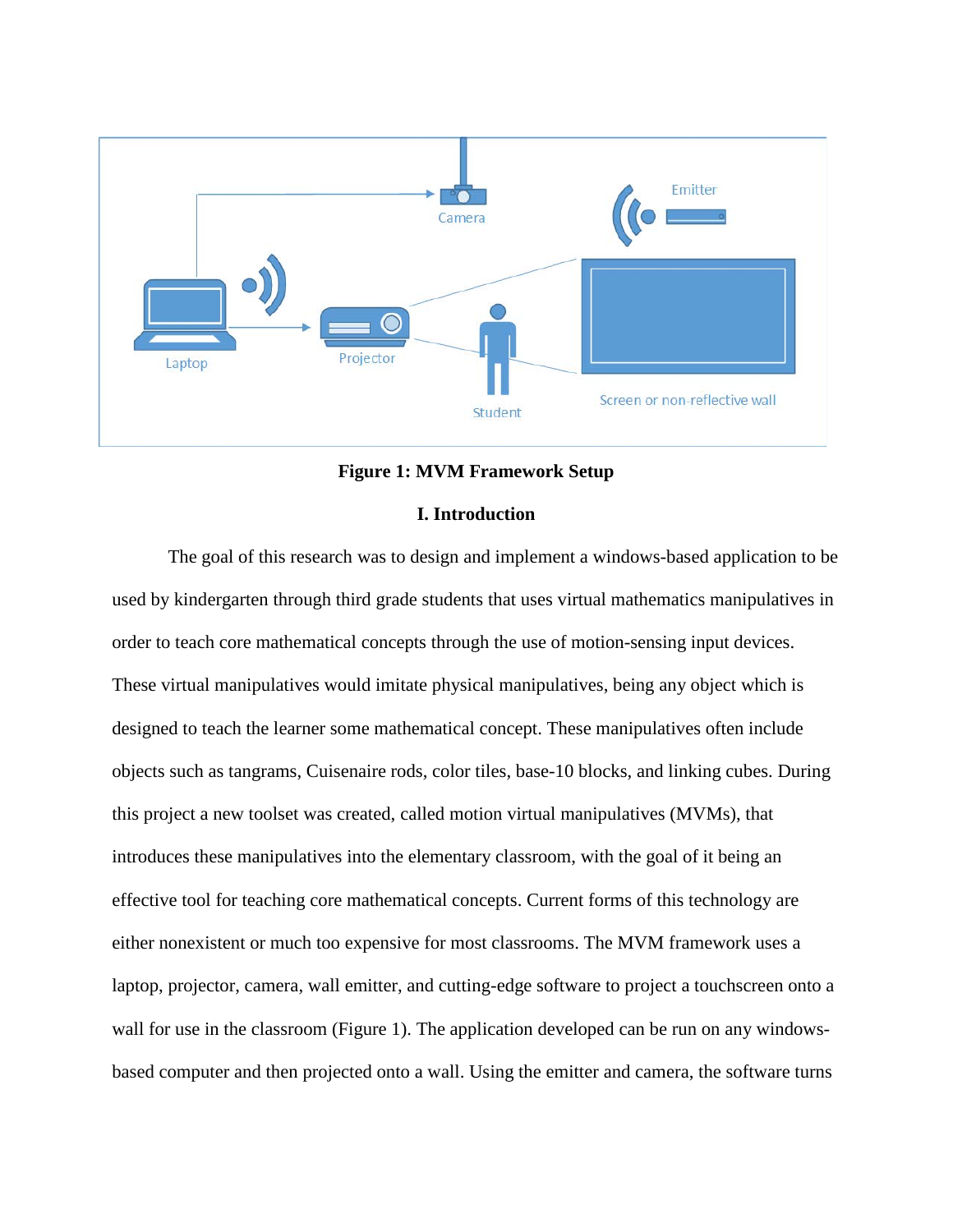the wall into a simple touch screen. This technology is not only more effective at teaching students the concepts mentioned above, but is also available at little to no cost to students and teachers when compared to current systems. The application created was heavily influenced by previous studies done on mathematics manipulatives in elementary classrooms as well as by the review of the other applications implementing touch-based manipulatives. The final application for this project was developed using Microsoft Visual Studio and was programmed using the languages C# and XAML. As stated, there are few solutions available to teachers hoping to use touch-based virtual manipulatives in their classrooms, as the field is a relatively new development. Most solutions either come at a high cost, or lack the quality most have come to expect in their classrooms. First this new field of touch-based manipulatives was explored: reviewing previous work development.

#### **II. Literature Review**

In recent years, an increasing magnitude of technology has been making its way into early childhood classrooms. As new technology arises, new software and teaching practices must be adopted in order to maintain a consistent rate of learning. In the early elementary math classrooms, physical manipulatives have a long history of use, and they have consistently been a subject of study during those years. Sowell (1989) confirmed in her research that manipulative materials are effective in teaching core mathematical concepts in comparison to materials with a more symbolic nature. Manipulatives, such as base-10 blocks and Cuisenaire rods, can be shown to have a compelling advantage over pictorial or symbolic methods in their ability to form models of understanding in core mathematical concepts (Sowell, 1989).

In classrooms today, these mathematics manipulatives are beginning to see a transition into the digital or virtual world, in the form of tablet and computer applications. Moyer et al.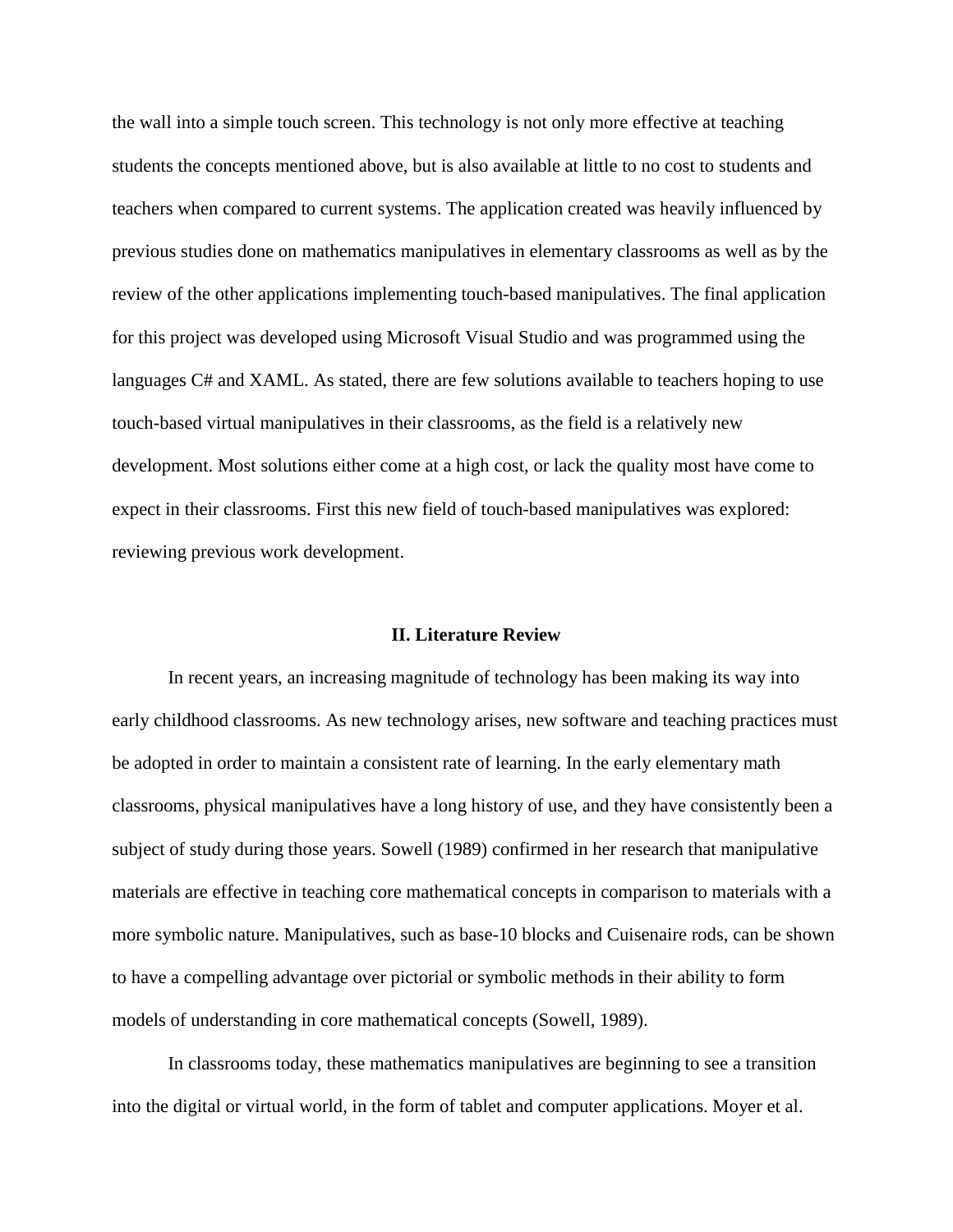(2005) showed that these new virtual manipulatives are often replicas of real world manipulatives, closely resembling the functionality of their physical counterparts. However, virtual manipulatives, unlike their physical counterparts, have the benefit of being able to modify the manipulative, tweaking its functionality and even adding additional features. These features, such as the ability to attach and detach two manipulatives to each other with a single click, are impossible or difficult to reproduce in the physical world and can further improve the student's ability to grasp core mathematical concepts.

As we move further into this digital world in the classroom, it is important to consider the multiple mediums this technology can present itself in. Computers, using a keyboard and mouse, have long been the standard, but now touch devices, such as touchscreen computers and tablets, are seeing an increase in quantity in the classroom. Romeo et al. (2003) began looking at how children interacted with touchscreens, noting issues that arose and the students preferences on how to interact with the technology. The research found that large icons were essential for the ease-of-use for children, as well as a simplistic, easy-to-understand interface. Touch screens had significant advantages in collaborative activities when compared to a mouse and keyboard, although the ability of one student to interfere with another's work must be considered (Romeo et al, 2003).

Looking further into the idea of collaborative use of a touchscreen, Peltonen (2008) claimed that users of large, wall-mounted, multi-touch surfaces tended to act independently: designating roles and taking turns rather than direct collaboration. This study, done in a large public square with mainly adult participants, suggests that the physical design, size, and accessibility of the interface played an imperative role in group participation. Hornecker et al. (2008) claimed that collaborative touch surfaces, while not directly enforcing collaboration,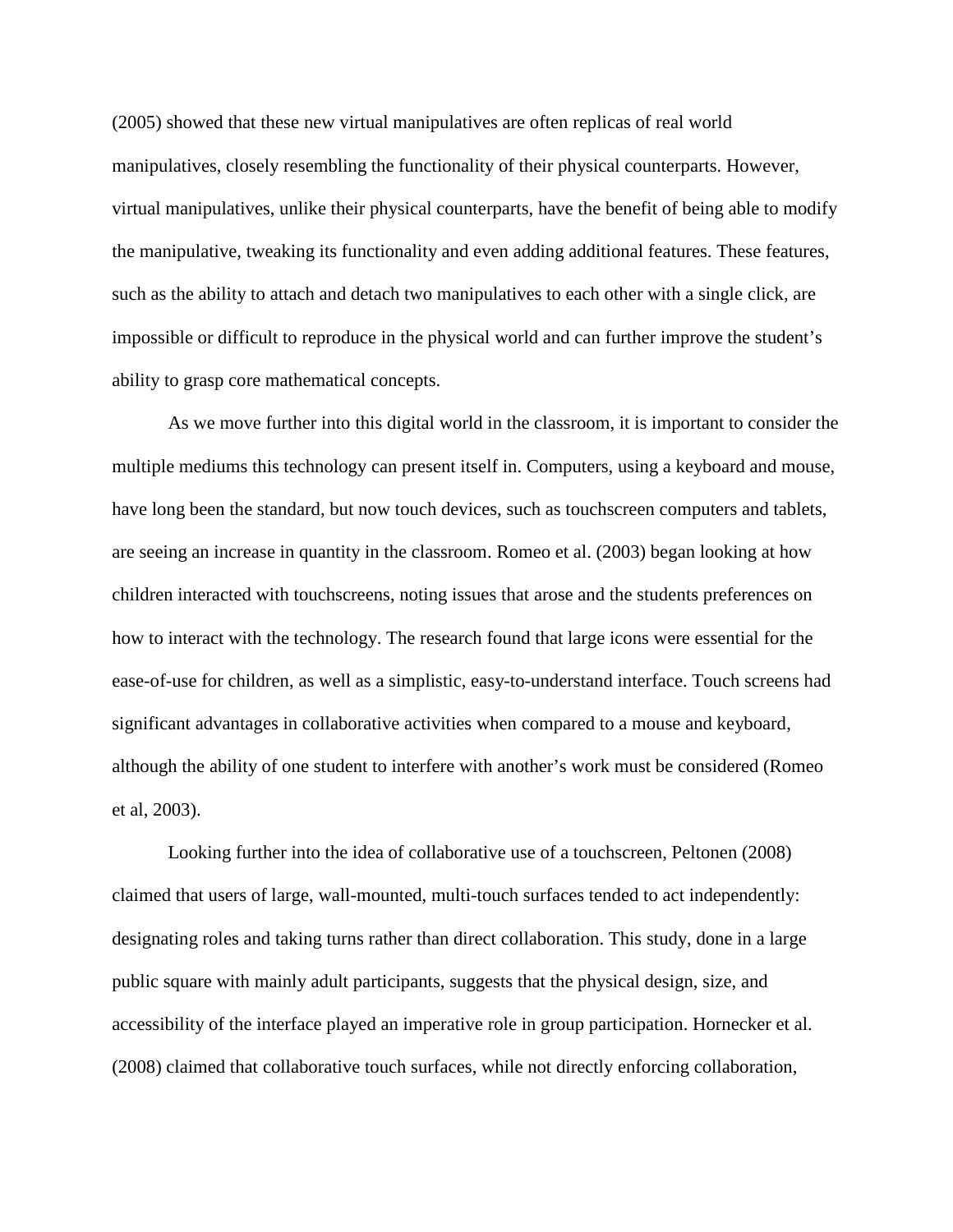builds a strong awareness of other users. While these users may be acting independently of each other, they are innately aware of the actions of those around them, enabling for fluidity of interaction, and leading to un-requested and non-verbalized assistance.

For children's applications, it is important to keep in mind not only the cognitive limitations of the students while creating touch applications, but also their physical limitations, as mentioned previously by Romeo et. al (2003). Aziz (2013) looked at the issues of physical limitations and suggested recommended gestures that young children can consistently understand and perform accurately. The study found that a majority of children's applications implemented some form of both the 'Tap' and the 'Drag' gestures, and 100 percent of those children studied could fully understand these gestures. Gestures such as 'Free Rotation,' 'Pinching,' and 'Drag & Dropping' were more difficult for young children to understand. The study concluded that gestures implemented should be consistent throughout the application developed. Those gestures chosen should attempt to resemble a similar gesture that would be used to interact with a physical form of the component in question. After selecting appropriate gestures and creating a well-designed interface, young children could interact with the applications accurately and consistently.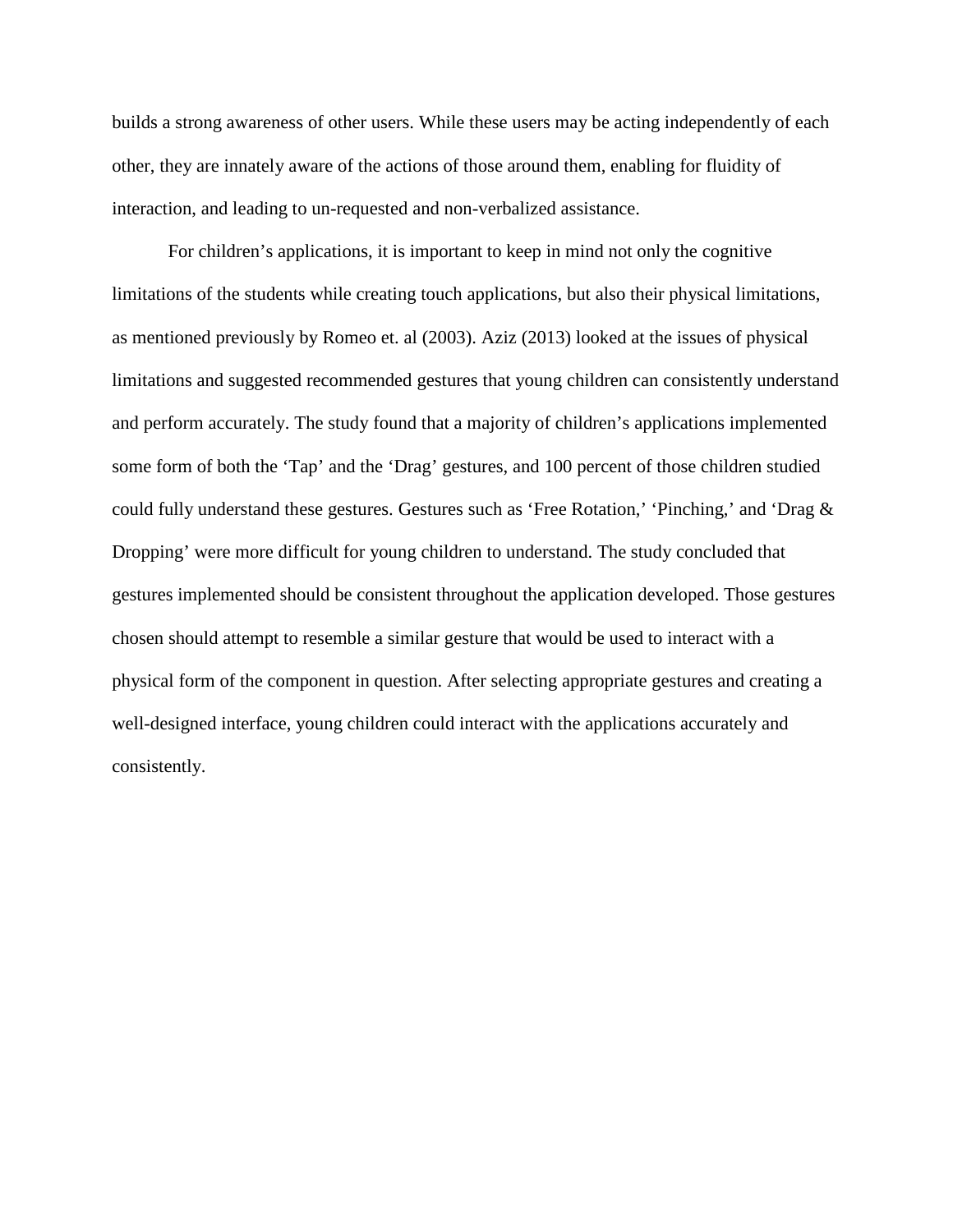## **III. Source Review**

After reviewing previous research within the field of touch-based children's applications, previously developed applications were examined. A total of nine iPad and Android applications were studied and analyzed. The goal of this analysis was to gather information on how current touch-based applications handle their representations of mathematics manipulatives. The design of each application's interface, as well as how each handled the functionality of its manipulatives, was considered.



**Figure 2: Clarity Innovations Application Screenshots (From top left to bottom** 

## **right: Number Frames, Number Rack, Number Line, Number Pieces)**

#### *Interface Design and Functionality*

Multiple manipulative applications for the iPad developed by Clarity Innovations were considered: Number Frames, Number Rack, Number Line, Number Pieces Basic, and Number Pieces. In each of Clarity Innovations applications, a consistent framework for their icons and color schemes were maintained, allowing users to switch between applications and preserve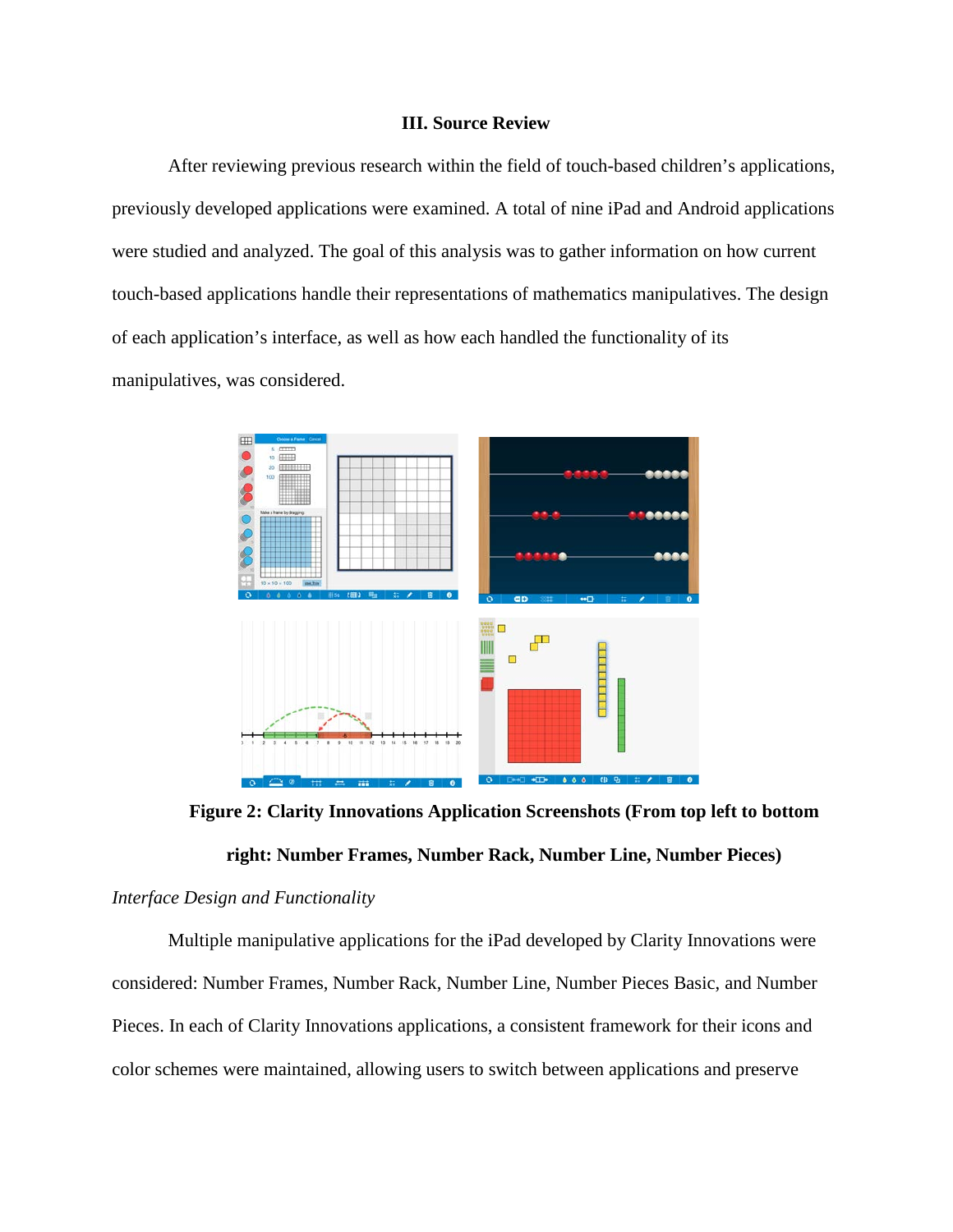some understanding of functionality for each application. The applications tended to use bold, rich colors, a trend seen consistently throughout most children's applications.

The Number Frames application (Figure 2) featured a toolbar to the left of the screen, allowing users to click and drag 'frames' into the center workspace. These frames were separated into 5, 10, 20, and 100 blocks respectively. There was also a customizable frame towards the bottom of the selection toolbox allowing for users to create their own X by Y frame of their own size. After creating a frame, users could fill the frame with small colored circles, also selected from the far left toolbox. This application, while versatile, seemed somewhat overly complicated, especially when considering a kindergarten through third grade user base. There were multiple extra features, mostly accessed through the bottom toolbar, including rotation, color change, and a drawing pen mode. This separation of the left toolbar and bottom toolbar resulted in confusion as some icons accessed a new feature entirely, while some only changed objects currently on screen.

Number Rack was simply a virtual abacus, allowing users to manipulate the beads on the 'rack', dragging them left and right. Users could increase or reduce the number of racks, although unlike other applications by Clarity Innovations, they could not change any of the colors of the manipulatives on-screen. While the creation of an abacus in this project was considered, it was ultimately decided that the functionality of an abacus was easily recreated by using base-10 blocks and was therefore not needed.

The Number Line application allowed users to manipulate a number line: dragging variable length rectangles onto the line, representing numbers. These lengths could then be combined end to end to represent addition, or overlaid on top of each other to represent subtraction. As shown in the screenshot in Figure 2, when overlaid the rectangle would turn red,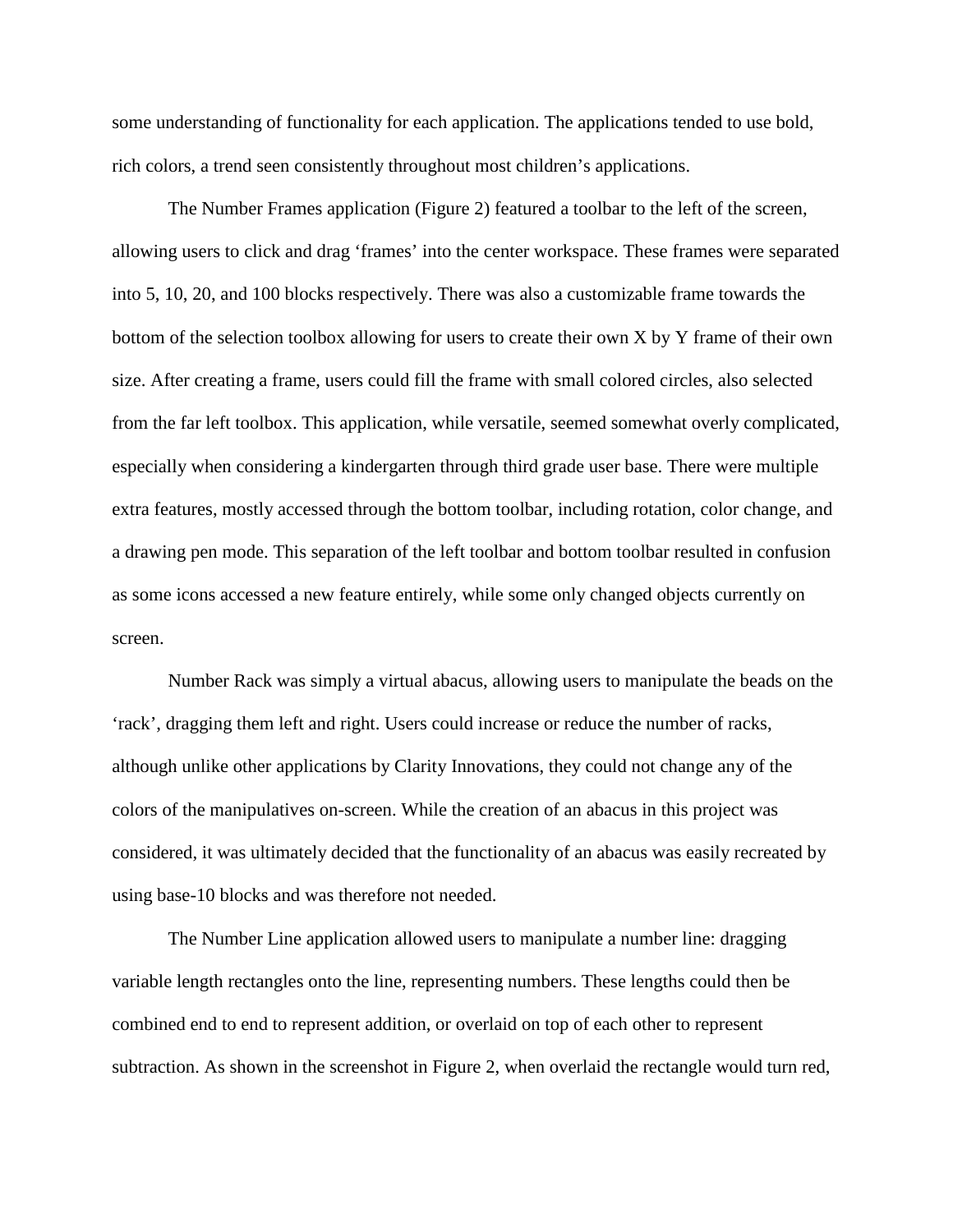and the number on the manipulative would turn to a negative in order to represent subtraction. Again, the addition of a number line similar to this application was considered, however it was decided that the representation of subtraction by negative numbers was too advanced for our target audience of kindergarten to third grade students, so this functionality was excluded. From this application it was solidified that the idea of overlaying base-10 rectangles on a number line to simulate addition was a manipulative that should be implemented in this project.

Most interesting to this study were the Number Pieces Basic and the Number Pieces applications. These two applications were nearly identical with only a few additional features in the latter. Because of this similarity, only the latter will be considered. This application was the first to implement the base-10 block, which would be the first and primary manipulative to be implemented in the final application. These blocks could be combined into their larger counterparts, i.e. 10 one blocks to a ten block and 10 ten blocks to a hundred block, by dragging 10 of the smaller blocks into the central work area and circling the blocks with a finger. After a completed circle was created around the blocks they would combine into their larger counterpart. It was decided at this point that the functionality of combining smaller blocks to create larger ones would be integrated into the final application.

Each application by Clarity Innovations allows for the use of a pen tool, which can be used to write on the screen. There is not an erase button provided, however, users may clear their entire screens if they so choose by selecting the 'trash' icon at the bottom of the screen.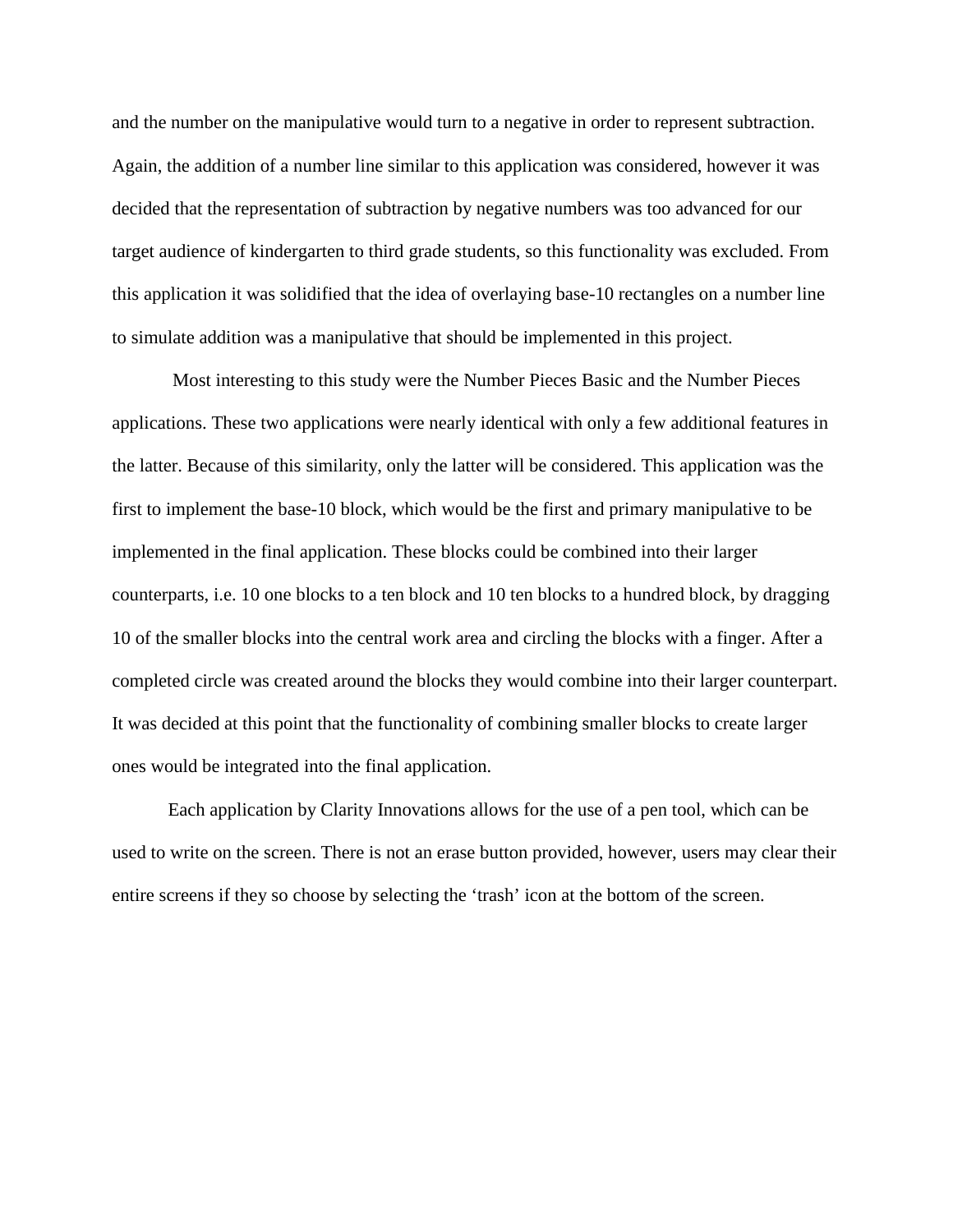

**Figure 3: Color Tiles by Braining Camp, LLC and Math Tablet by Christian Urff**

Similar to the previous applications, Color Tiles by Braining Camp, LLC, seen in figure 3, presented a form of 'workspace' in the center of the screen, leaving all buttons and manipulatives along the edges. Users could drag tiles from the edges of the screen into this 'workspace' and manipulate them at will. Not only did this action seem intuitive, but it also allowed for users to be presented with numerous options from the beginning, while not overwhelming them with icons. The application allowed users to pick up pens from the bottom of the screen and write over their work. Users could also add text fields and type information onto the screen. Picking up the pens to write was intuitive, although the text fields were less impressive: their click and drag to resize functionality was clunky and typing brought up the onscreen keyboard which overtook the screen.

Oversimplifying, like Math Tablet by Christian Urff (Figure 3), is a concern as it leaves the screen at an uninteresting or boring state. Only one core math concept, addition, is presented in this application, and it still leaves much to be desired. The onscreen numbers would increment as circles were created on each half of the screen. Simply clicking the screen created a circle, and the total automatically incremented. This took the work of doing the addition away from the student, proving to be more of a simple calculator than as an effective mathematics teaching tool.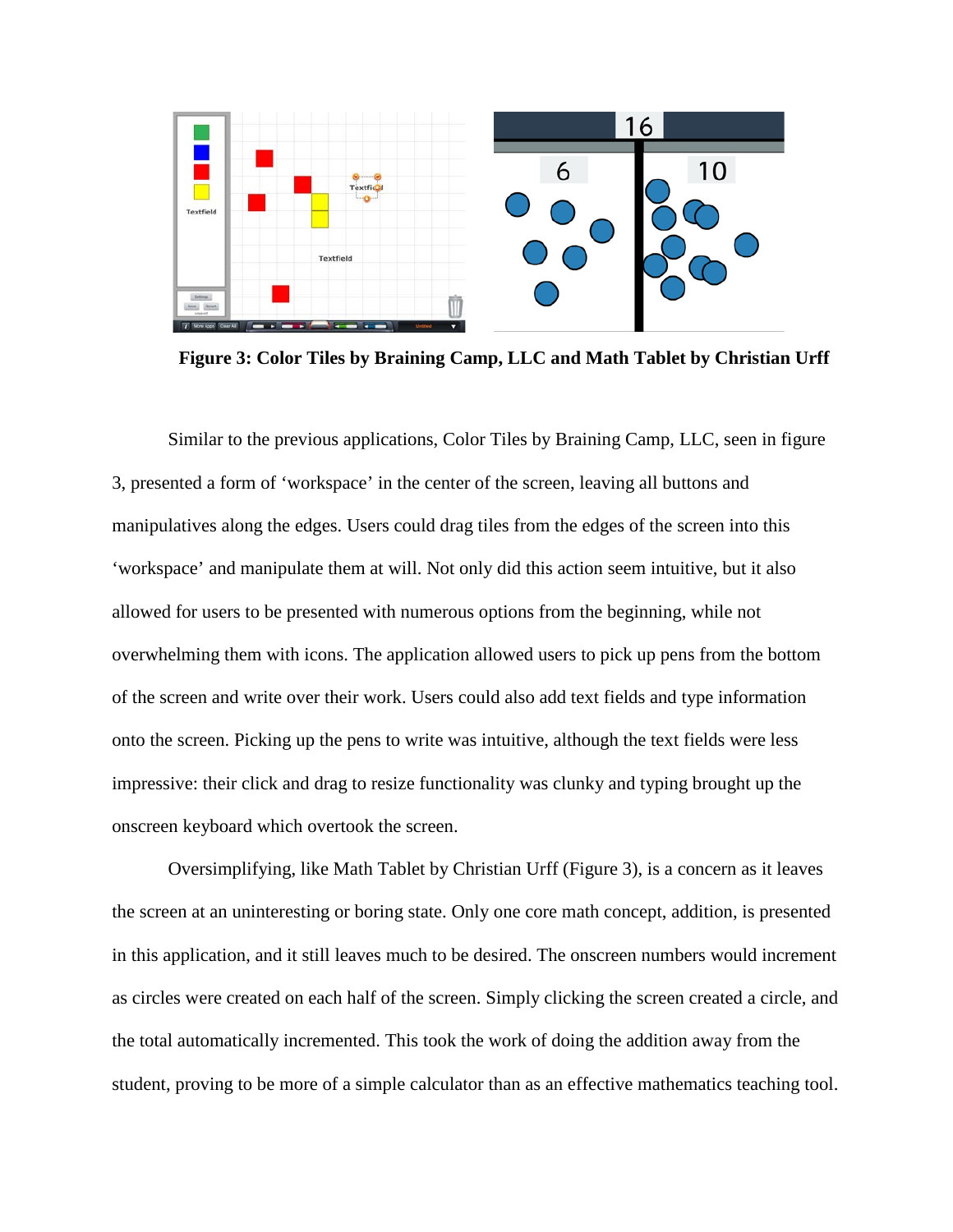This distinction between an effective learning tool and a simple calculator established an important difference that had to be kept in mind as this project's application was developed. The goal of this research is to teach children core mathematics concepts, not to simply do the work for them.



**Figure 4: Numbers and Operations in Base Ten by Elementary Connection** 

## **(Starting screen and application)**

Conversely, over complication is just as important an issue as oversimplifying. In Numbers and Operations in Base Ten by Elementary Connection, shown in Figure 4, the user is initially presented with a selection screen on which grade or common core principles they wish to study is shown. This is done with an unappealing selection box, and may not be intuitive to young users. After this screen, users are taken to a further interface with a 'workspace' area much like the previous apps, however screen real estate is not properly managed. The buttons are too small, things arbitrarily change size, and its layout is confusing. It was clear from this application that keeping a consistent size of manipulatives relative to the rest of the application was important.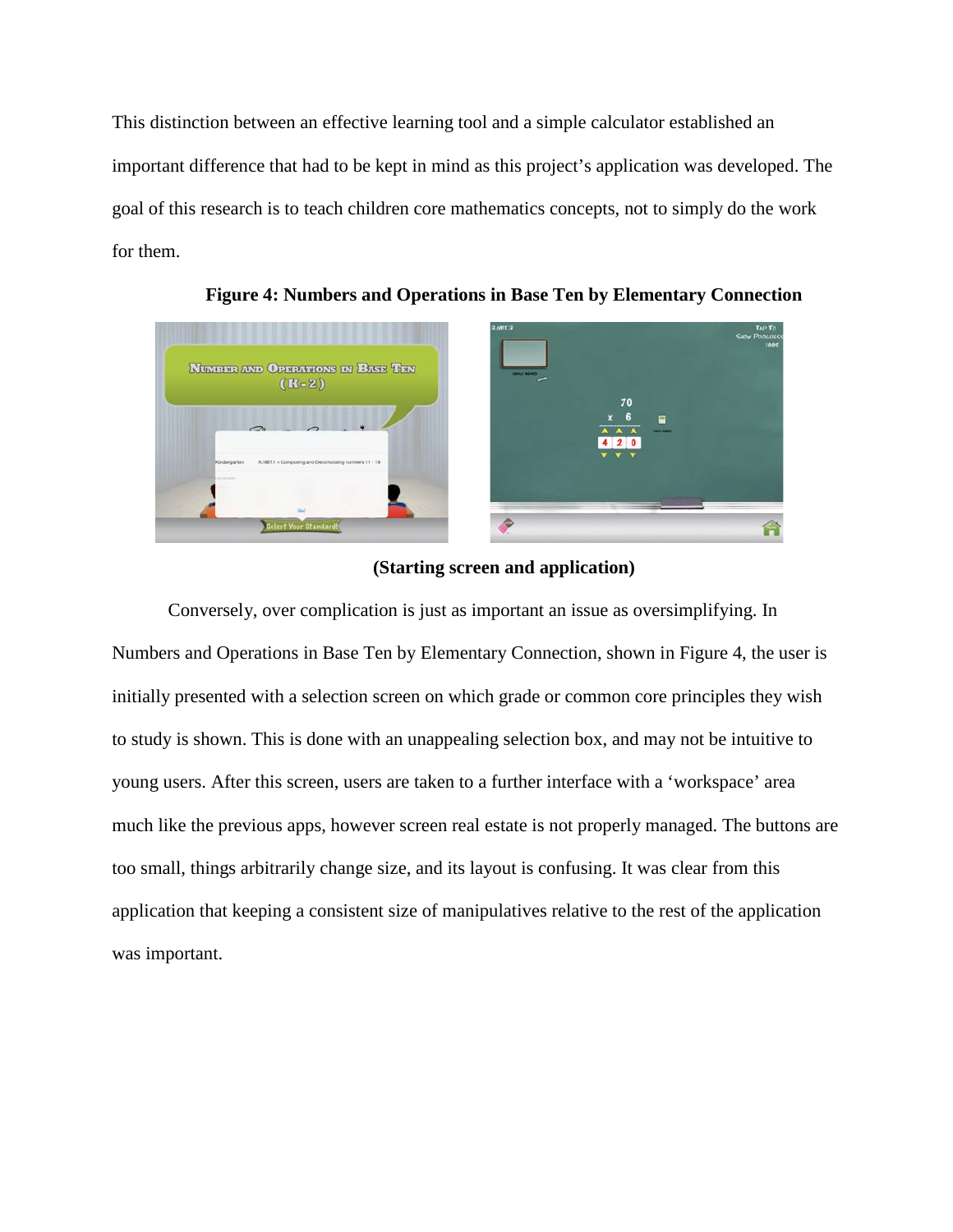

**Figure 5: Virtual Manipulatives by ABCya.com**

Each of these previous applications provides little to no instruction on how to use its features, but instead relies on an intuitive design style. Virtual Manipulatives by ABCya.com (Figure 5), however, starts users off with a page demonstrating numerous instructions to the user. This, while helpful to some, seems to be overwhelming and does not provide for a simple transition into using the application. This application was clearly designed with third graders in mind, as it introduces fractions and requires a considerably higher reading level than the previous applications reviewed. Since this form of instruction was on not meant for the target audience of this project, it was important that functionality be intuitive enough to convey itself through use rather than words or formal instruction.

After review of the previous applications, four basic types of manipulatives were selected to be developed for the final application: base-10 blocks, linking cubes, number lines, and pens. While other manipulatives were discussed, these four were the best for teaching a multiple of math concepts for the target audience, and other manipulatives could be potentially be added at a later date.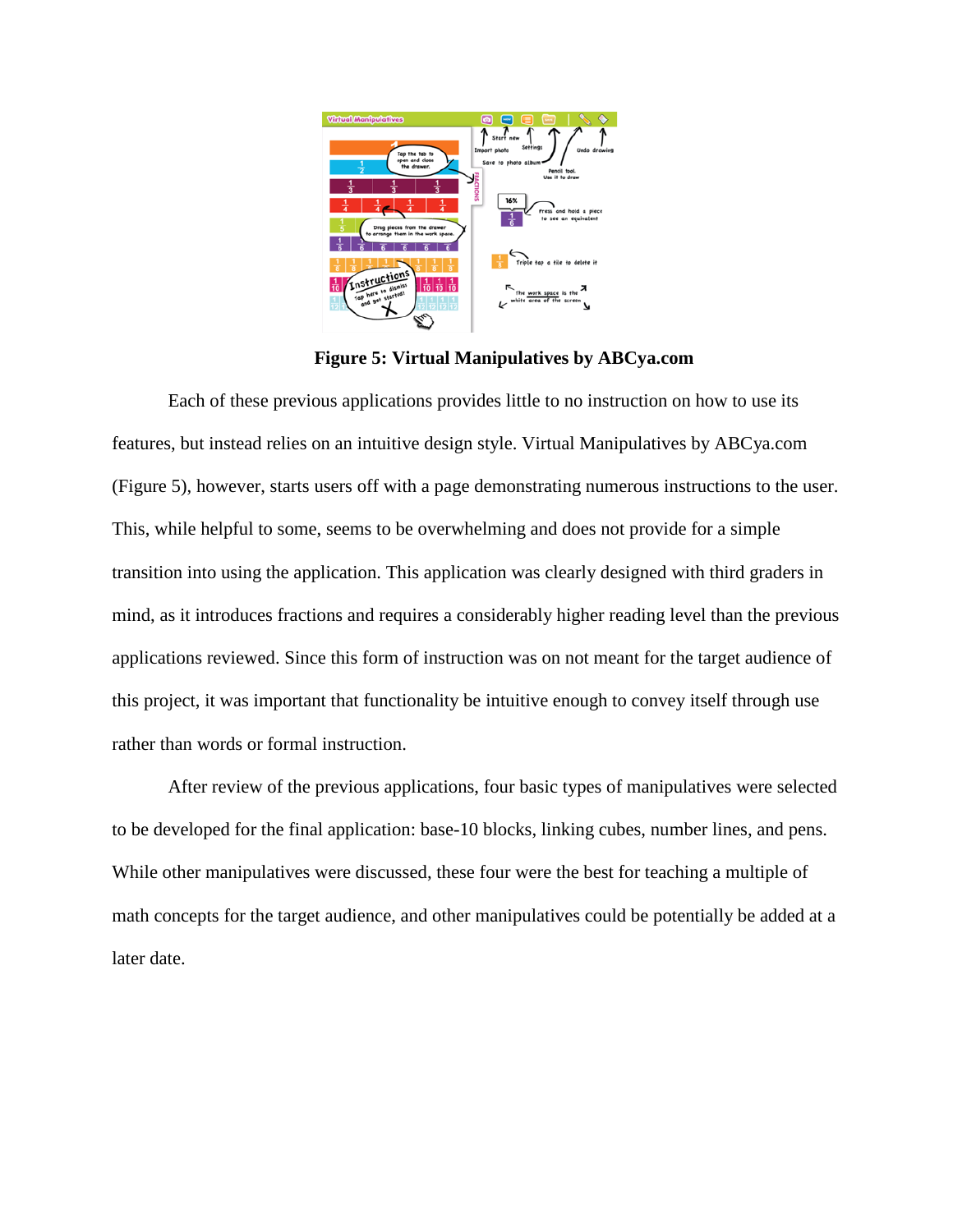#### **IV. Methodology**

This project was a continuation from research during Summer 2015 during a 10-week Summer Undergraduate Research Project (SURP) as well as research done during the Fall 2015 semester. During SURP, the first three weeks were dedicated to the review of previous research and studying papers in the field of interest. This time was also spent making a plan for the development and creation of the application. Along with researching past publications in the field of MVMs, other manipulative applications were tested and analyzed for their ability to accurately replicate physical classroom manipulatives as well as on their ease of use and ease of understanding.

Once a basic understanding of previous research and previous available applications was established, paper mock up designs for possible interfaces were created and a finalized design was selected. Figure 6 shows paper mock-ups of the three initial interfaces designed. The first, which ended up being the final interface design chosen, has the screen separated into two distinct sections: the right, designated as the 'play area' and the left, designated as the 'manipulatives toy chest.' The toy chest was the area in which the manipulatives would be initially contained, allowing users to click and drag new manipulatives into the play area. Upon the release of a manipulative in the play area, a new manipulative of the type dropped would be instantly created back in the toy chest, allowing for infinite creation of manipulatives. Any of the manipulatives could be accessed at any given time.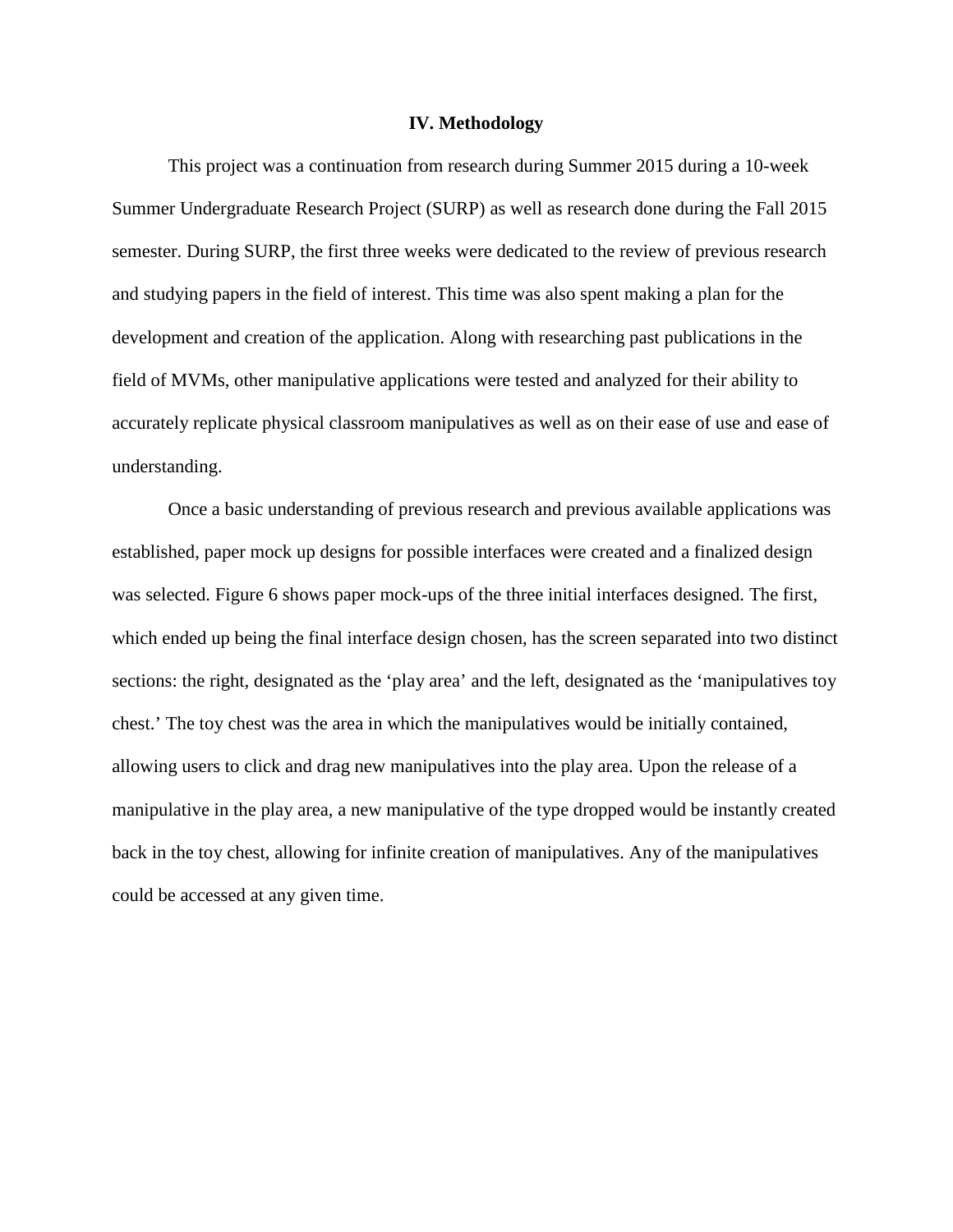## **Figure 6: Paper Mock-ups**

The second possible interface mock-up separated the manipulatives into different categories, which could be then accessed through a series of tabs. This interface worked similarly to the previous interface described, but was ultimately decided against, as the separation of manipulatives may cause a skew in the data of which manipulatives were preferred by users. The last interface, much again like the second, further separated the manipulatives into categories separated by tabs, but with the addition of adding specific functionality depending on the



manipulative chosen. For instance, as shown in the bottom image of figure 6, if the user was to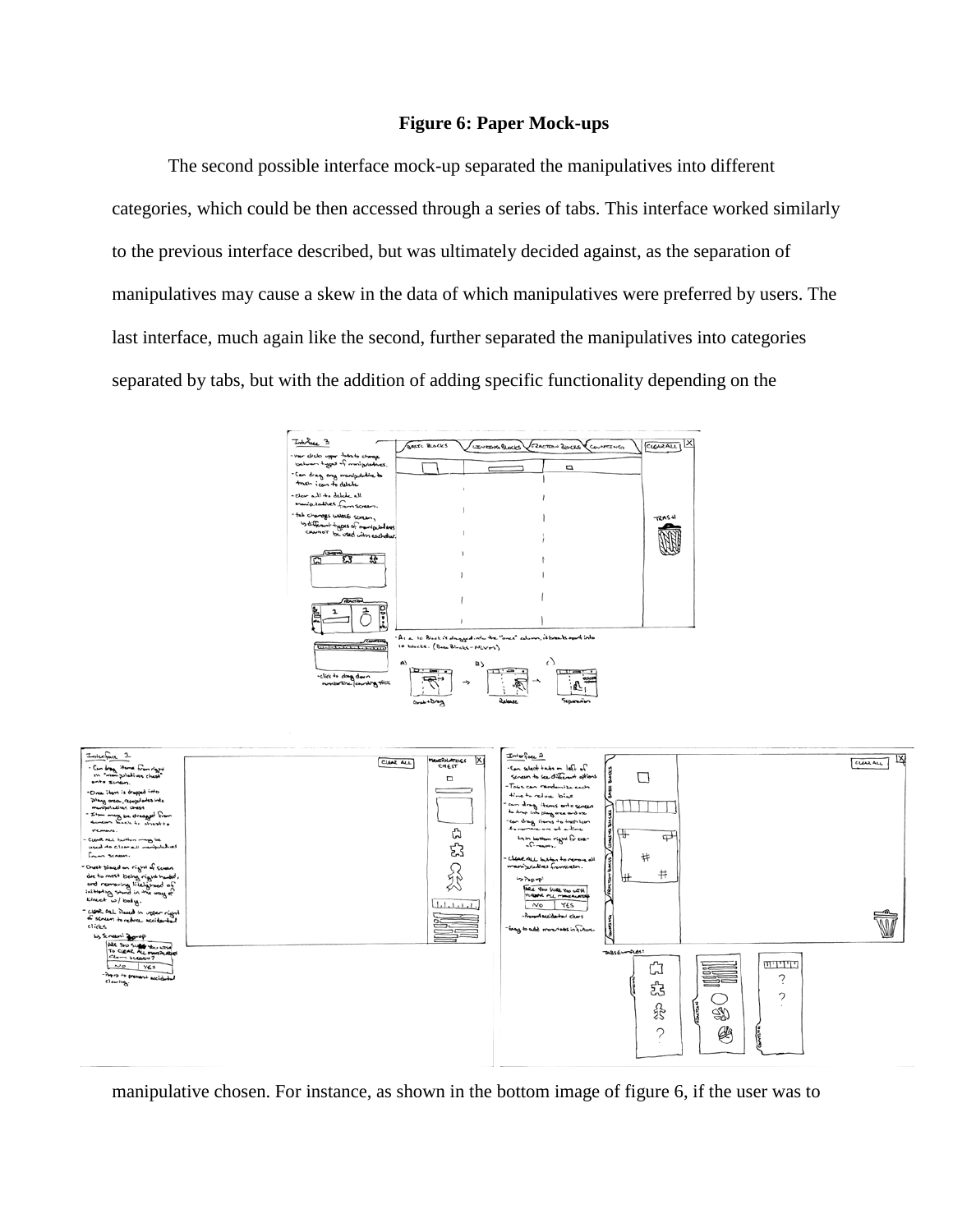select the base-10 blocks, the play area would separate into a distinct ones, tens, and hundreds column, allowing for the combination and separation of different blocks. This interface was deemed too complicated for young users, along with having the issues of separating the manipulatives into categories as mentioned earlier.



During weeks two through five of SURP the framework for an application was developed based on the selected design. Figure 7 shows the first test application developed, which implemented the initial idea of the play area and toy chest sections. A soft color palette was chosen for the background, while bolder saturated colors were chosen for the manipulatives in order to appeal to the target audience of kindergarten to third graders. Before developing the manipulatives themselves, template manipulatives were created. These templates were simply rectangles with a static image behind them, which could be moved around the screen by clicking and dragging. They were initially created on-screen by pressing a button at the bottom of the screen, after which they would appear on screen in a cascading order. The manipulatives could then be dragged over what would become the toy chest area, at this time designated by the trash symbol. The manipulatives could then be 'dropped' back into the toy chest and they would be deleted. A simple 'clear all' button was also created, allowing for the instant removal of all manipulatives on screen.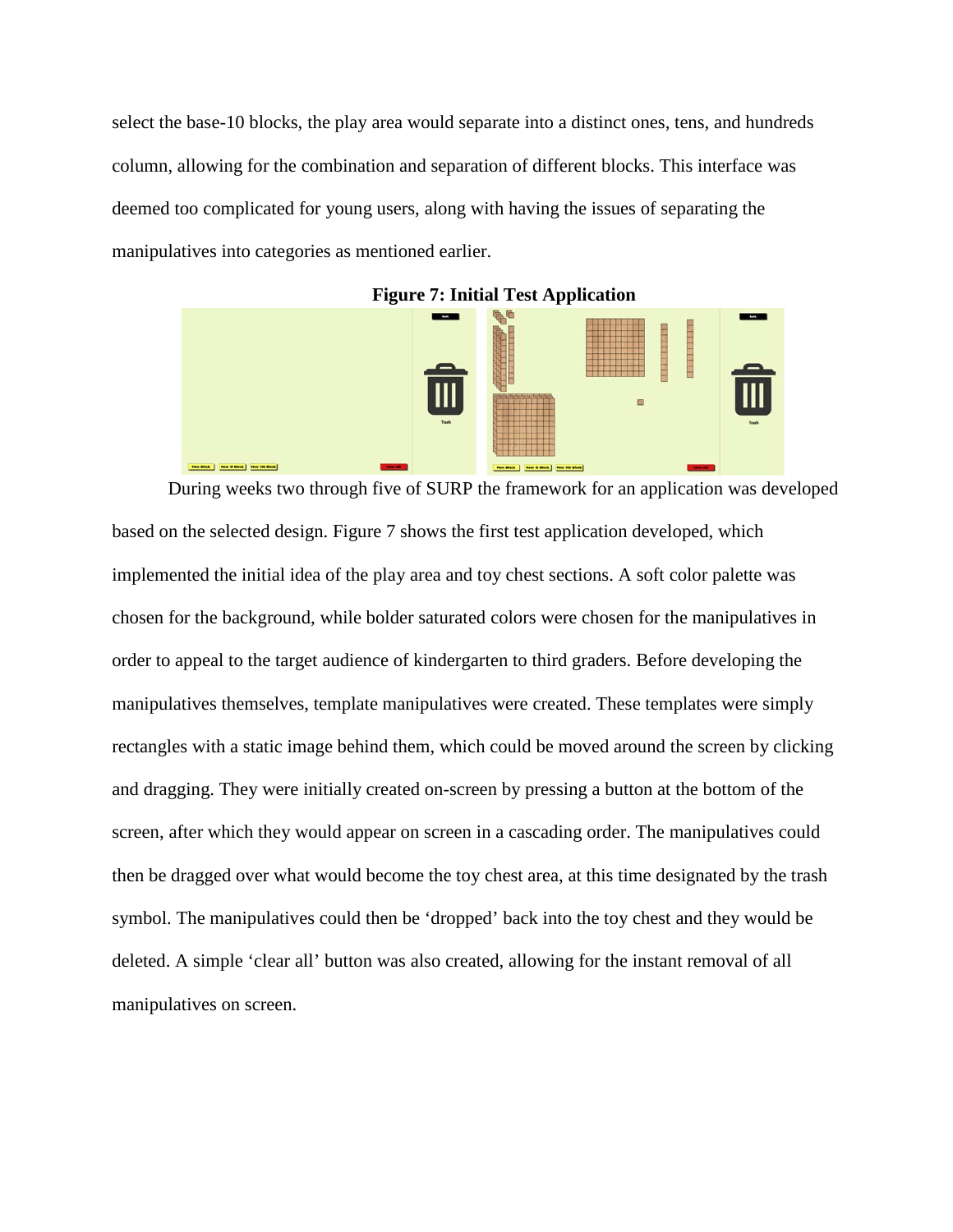

**Figure 8: Secondary Test Application**

Next, a second test application was developed (Figure 8) which allowed for the creation of manipulatives from the toy chest area itself. This was the first development and testing of the creation-deletion process by clicking and dragging. In this application, moving the toy chest area to the left of the screen was also tested, however it was ultimately decided that, as most users would be right handed, dragging from the right-to-left was more intuitive for users on a wall surface. Once the click and drag functionality was fully developed, it was applied to the previous application, using real manipulatives rather than default red squares.



**Figure 9: Early Alpha Development**

By week four of SURP a usable application prototype had been developed, with the core framework completed. The early alpha application implemented the click and drag creationdeletion feature, as well as built some framework for the three types of base-10 blocks, the linking cube, and the number line. In the real world, the linking cube is a three dimensional cube with six sides: five with holes and one with a protrusion allowing for the cubes to be linked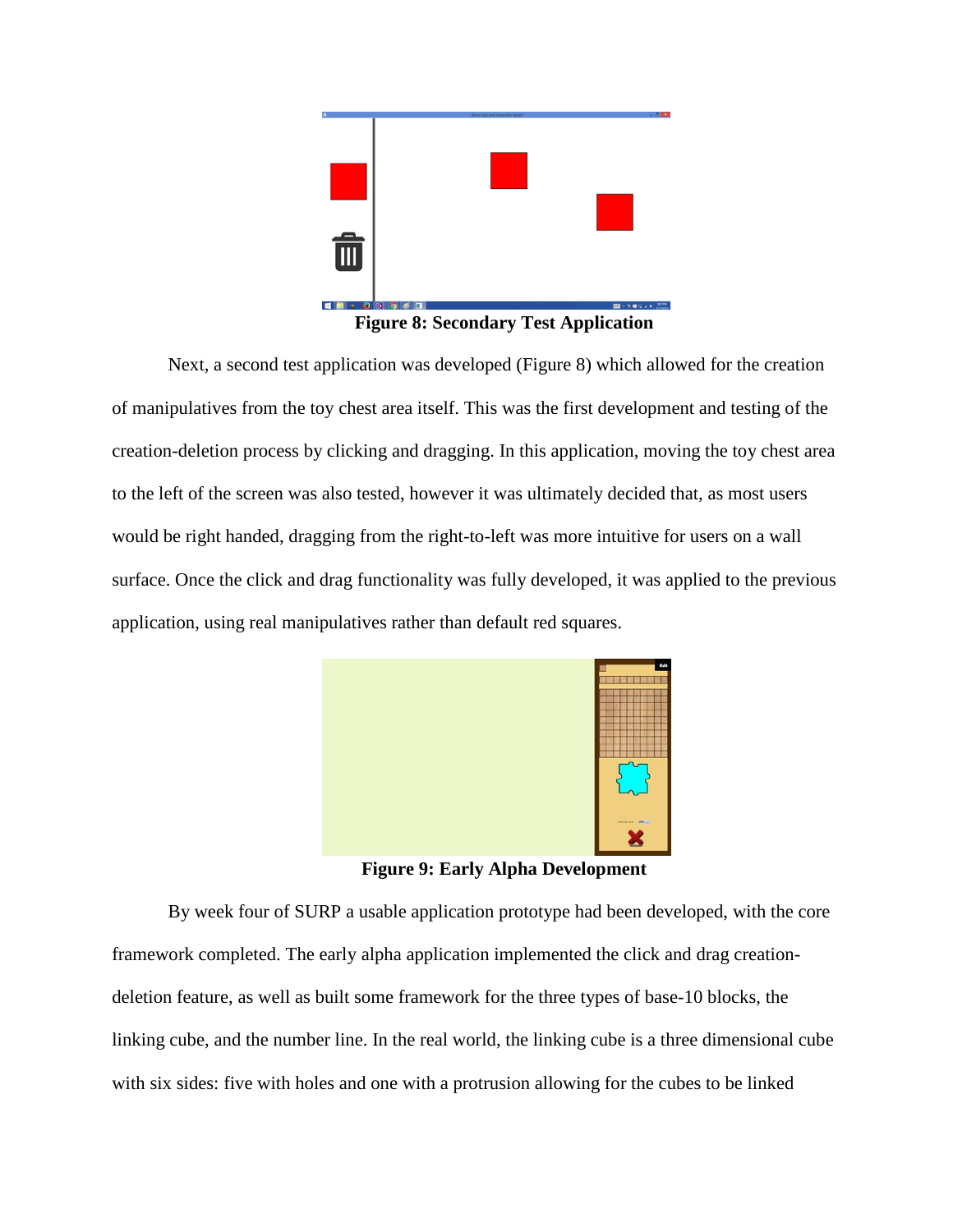together. When translating this functionality into the virtual application it provided some difficulty. Initial mock-up designs implemented the 2D object with three sides with divots and a fourth side with a bump, but this implementation required rotation of the object in order for it to function properly. In early tests, rotation along the wall proved difficult for the sensors to register as it was such a fine movement. It also required the users arms to cross each other causing further havoc with the sensors. Instead, a new design for the linking cube was developed as seen by the blue linking cube in Figure 9, allowing for the connection on any of the four sides without rotation. A default slider button was developed for the number line, but this feature had yet to be developed at this point in the process.



**Figure 10: Final Alpha Application**

In the remaining six weeks of SURP, manipulative functionality was implemented, and the previous manipulatives functionality were polished, and numerous bugs/errors were eliminated. Functionality allowing the base-10 blocks to be combined and separated was developed. Numerous ways of implementing this feature were discussed, with the final decision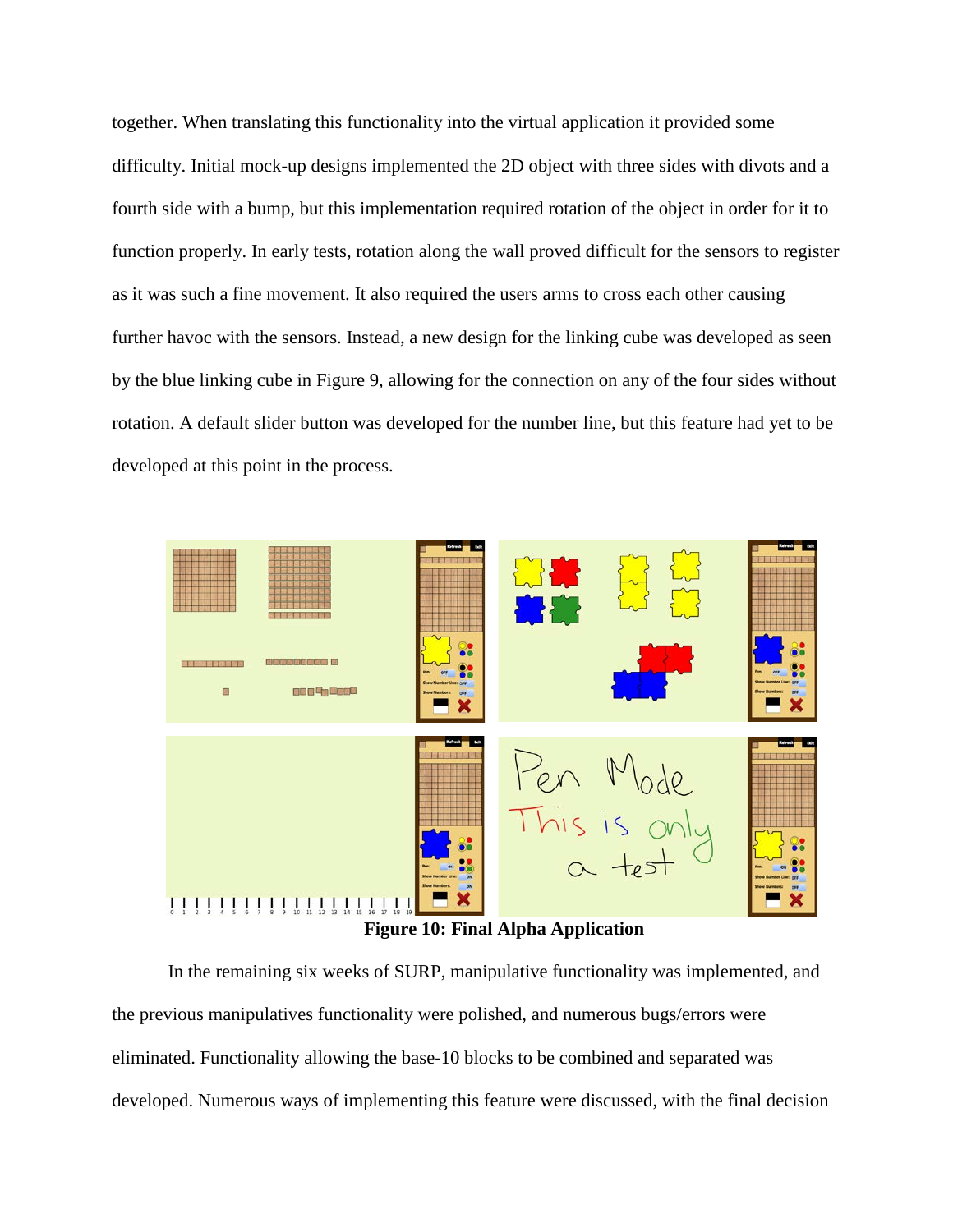of allowing the base-10 blocks to be separated by clicking on the manipulative with two fingers. In order to combine the base-10 blocks into their larger counterpart, the user simply had to drag ten of the smaller manipulatives in a line, as shown in Figure 10. Once a tenth manipulative was dragged onto the screen, and each was within a certain distance of each other, they would instantly form into the larger base-10 block.

The linking cube was developed to allow for the linking of two cubes simply by proximity. The user only had to drag one cube close enough to another and the cubes would instantly connect, and could then be dragged as a single unit. To separate two cubes, the user would put a finger on each of two connected cubes and drag them apart. This implementation was seen as the most intuitive for the user and allowed for use with minimal to no instruction.

The number line was next developed, which ended up being the simplest manipulative. The number line was simply accessed by a switch button within the toy chest, which changed the number line from invisible to visible, and vice versa. The number line could be dragged left and right, scrolling to reveal numbers from zero to one hundred. A second switch button was added, allowing the user to choose not to show the numbers on the number line itself, providing only tick marks, in case the teacher wanted to make the students count out the lines themselves.

Lastly, the pen mode was developed. The pen mode, again accessed through a switch button within the toy chest allows the user to draw on the screen using one of four colors. While pen mode is on the user is only allowed to write on the screen and all other manipulatives become static. This prevents the accidental movement of any other manipulatives. Users can then write over their work, and can use the black and white 'erase' button to clear any writing they have done. Once pen mode is switched back off, the user can then use any previously created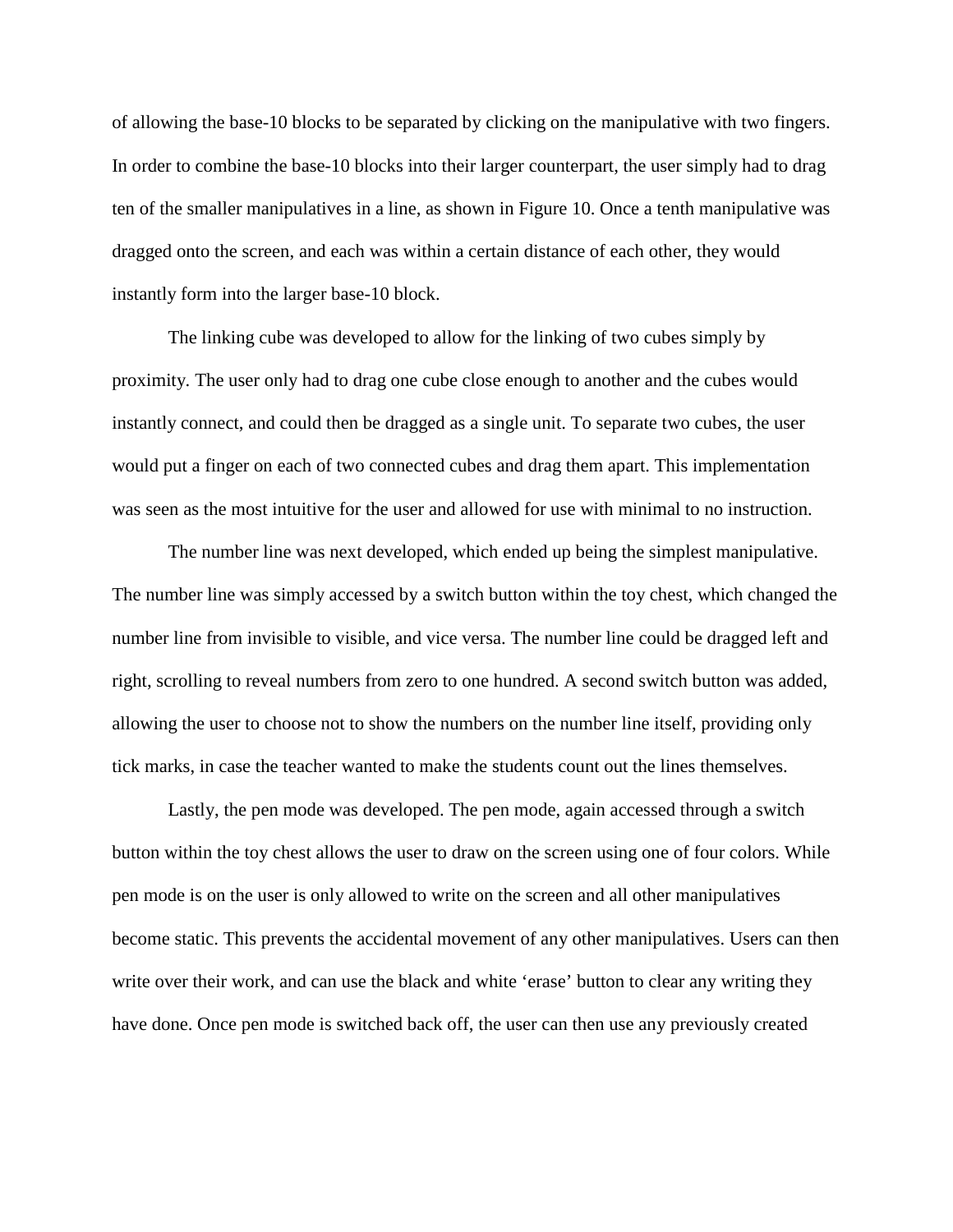manipulatives like normal again. By week ten, each of these manipulatives was implemented, including base-10 blocks, linking cubes, a number line, and a pen mode.

In the early weeks of the Fall 2015 semester, there were more error corrections and numerous changes were implemented to improve the functionality and ease of use of the application, and all previous functionality was finalized. By week eight a splash screen, a small window which appears at the start-up of a program, as well as an executable, allowing for the launching of the program from outside the development software, were created, finalizing the alpha stage of development.



**Figure 11: Final Alpha Application Testing**

## **V. Results**

By the end of the Fall 2015 semester, a working alpha application was completed and was ready to be sent to elementary schools to begin gathering data for analysis. The completed alpha application was designed from scratch in house and was designed with the MVM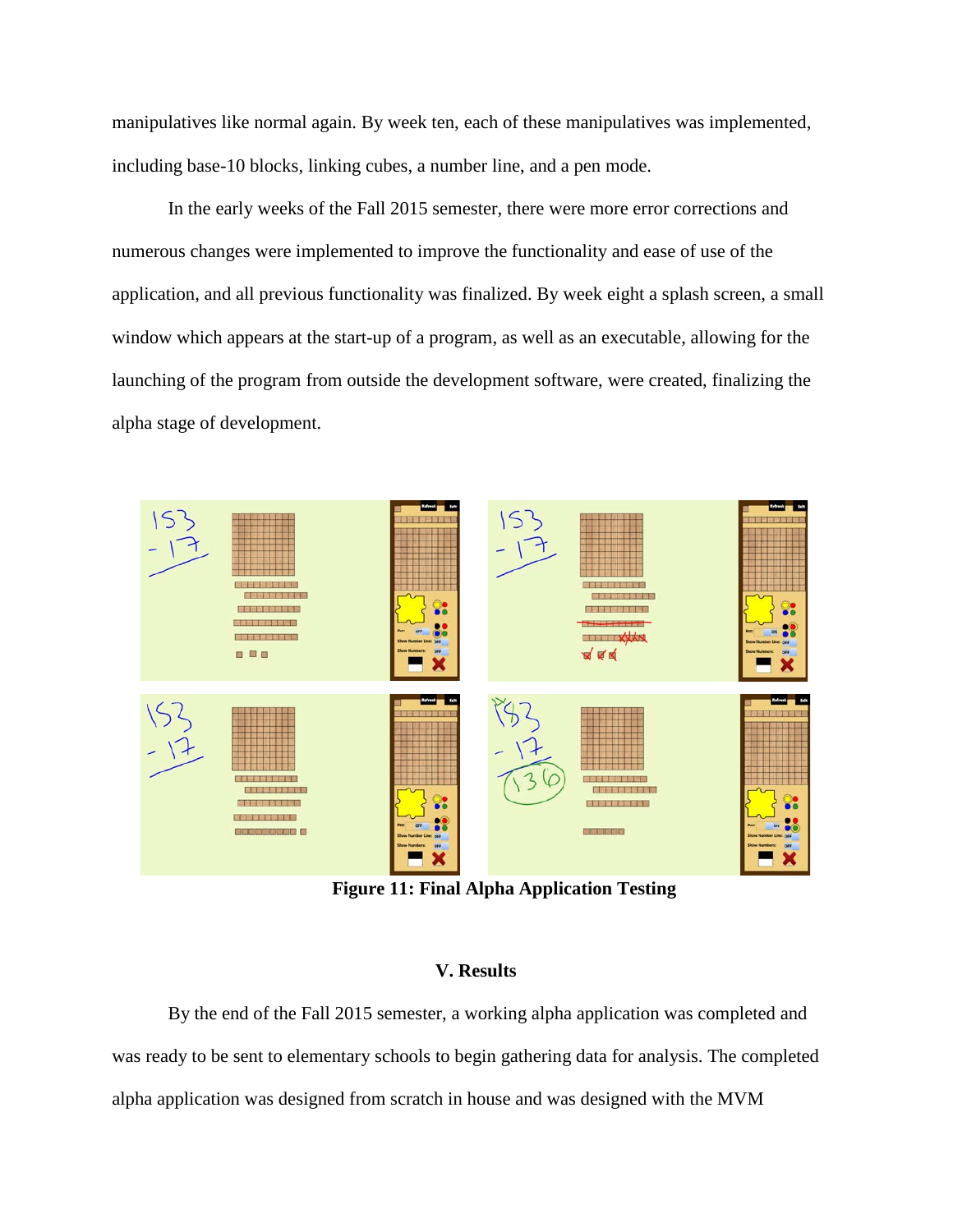framework in mind, designed to be the best possible form of this application for the current technology. Included in the application were four basic manipulatives, each with their own completed functionality. The base-10 block was completed first, featuring three different versions, a single block, a ten block, and a hundred block. Each of these could be combined or separated into their larger counterparts. Next, the linking cube was redesigned and completed, allowing for the connection and separation of cubes to form patterns. The pen mode was implemented to allow for writing with one of four chosen colors, as well as an eraser functionality. Lastly, a number line was implemented, allowing users to scroll from numbers zero to one hundred. An executable file and splash screen were created for the alpha application, finalizing its preparation for testing in classrooms.

#### **VI. Analysis Application**

Outside of the development of this application, a secondary application began development in parallel in order to analyze the main application in its use in the classroom. This second application gathers data during the use of the main application, having the ability to recreate any 'play sessions' done by the users. A play session simply denotes one uninterrupted use of the program. Once these play sessions are collected, they can be analyzed to gain information involving favored manipulatives, the quality and quantity of their interactions, preferences of use for screen real estate, etc.

The analysis application is currently finishing its development, and will soon make its way to field testing. From these field tests, future updates to the main application can be made in order to ensure the quality of the students learning, as well as improving any functionality or preferences of its users.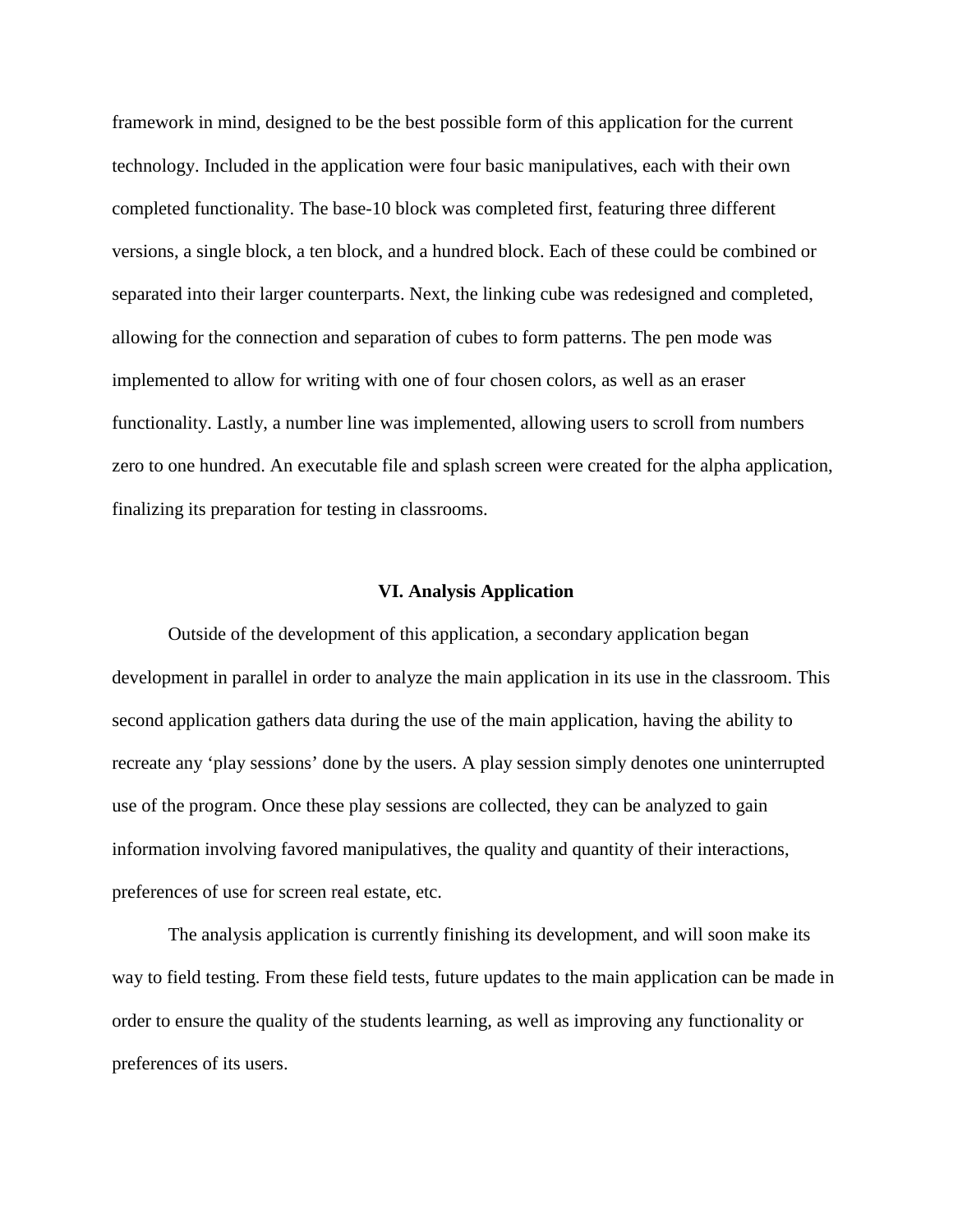#### **VII. Future Work**

During the design process, there were numerous features and possible manipulatives discussed to be implemented, but many did not make their way into the final application. As stated above, after the finalization of the analysis application and its completion in initial testing trials, certain manipulatives can be updated depending on the expressed preferences of the users. These changes could include the addition of new manipulatives, minor changes in the size or design of the manipulatives, changes in the sensitivity of touch registering, and others.

#### **VIII. Conclusion**

Over the course of seven months, an application was designed and implemented for a windows environment for the purpose of teaching core mathematics concepts through the use of virtual manipulatives in the classroom. A new toolset, called motion virtual manipulatives was created, and is ready to be tested in classrooms to test its effectiveness for teaching those core mathematical concepts. Due to limitations of classroom availability, early field tests could not immediately be done, however there are plans for these tests in the future. The touch-based technology influenced the ability of young students to interact with the application, so the interface and features had to be designed with these limitations in mind. The new technology developed surpasses any current touch based applications in its intuitive design and ease-of-use. This new technology can be obtained for classrooms cheaply and can be set up in nearly any classroom with relative ease, surpassing any current or previous similar software. In the field of mathematics, it is hopefully that this sort of new technology can replace or supplement the use of physical manipulatives in classrooms, leading to more effective learning at an inexpensive cost.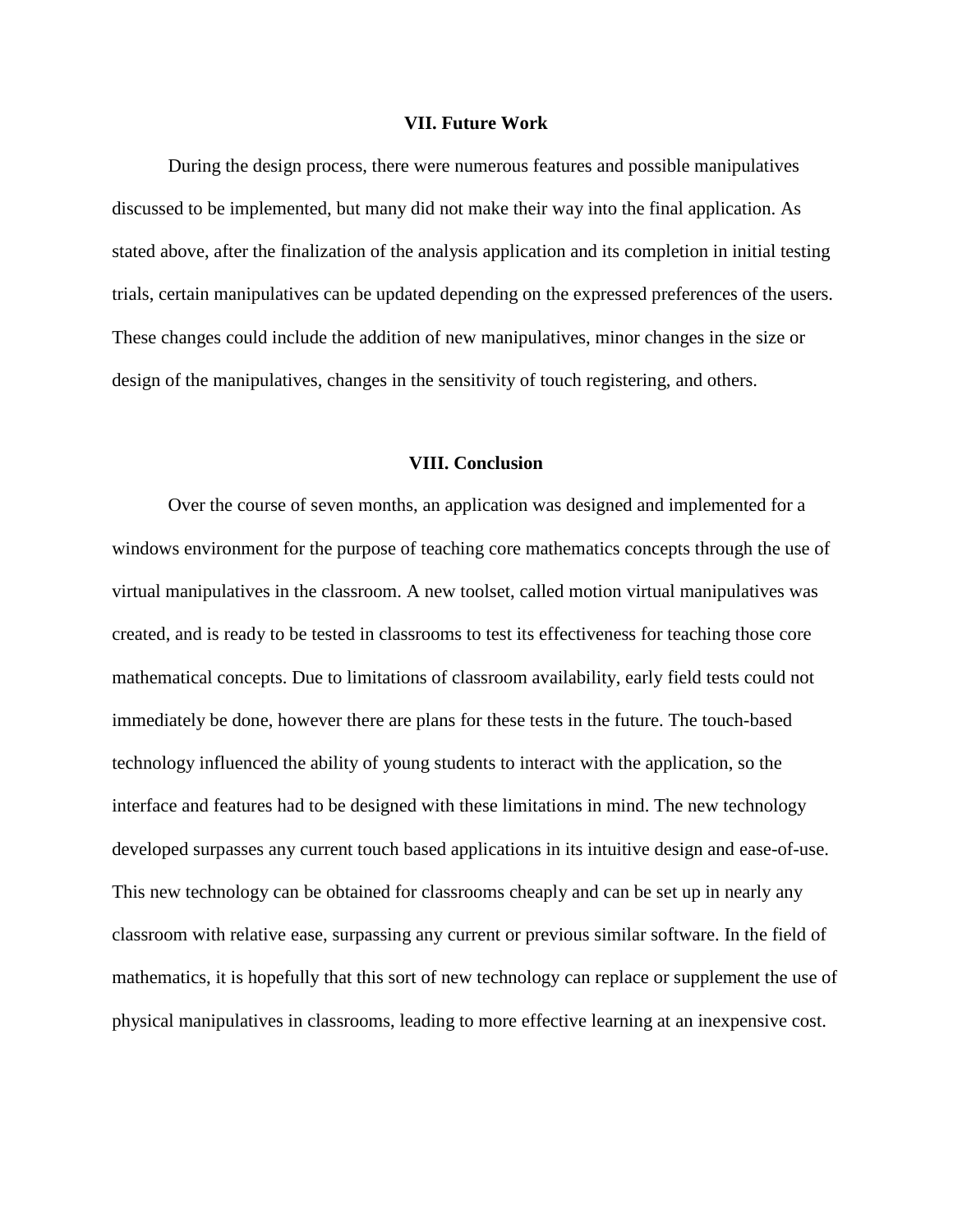## **Literature Cited**

- Eva Hornecker, Paul Marshall, Nick Dalton, and Yvonne Rogers. 2008. Collaboration and Interference: Awareness with Mice or Touch Input. *Proceedings of the 2008 ACM conference on Computer supported cooperative work* (2008), 167–176.
- Evelyn Sowell. 1989. Effects of Manipulative Materials in Mathematics Instruction. *Journal for Research in Mathematics Education* 20, 5 (1989), 498–505.
- Geoff Romeo, Suzy Edwards, Sue McNamara, Ian Walker, and Christopher Ziguras. 2003. Touching the screen: issues related to the use of touchscreen technology in early childhood education. *British Journal of Educational Technology* 34, 3 (2003), 329–339.
- N.A.A. Aziz, Firat Batmaz, Roger Stone, and Paul Chung. 2013. Selection of touch gestures for children's applications. *Proceedings of the Science and Information (SAI) Conference* (2013), 721–726.
- Patricia Moyer, Deborah Niezgoda, and John Stanley. 2005. Young Children's Use of Virtual Manipulatives and Other Forms of Mathematical Representations. *Technology-Supported Mathematics Learning Environments* 67 (2005), 17–34.
- Peter Peltonen et al. 2008. "It's Mine, Don't Touch!": Interactions at a Large Multi-Touch Display in a City Centre. (2008).

## **Sources Cited**

- Color Tiles Manipulative. Computer software. Apple App Store. Vers. 1.0. Braining Camp, LLC, 13 June 2013. Web. June 2015.
- Common Core Number and Operations in Base Ten (K-2). Computer software. Apple App Store. Vers. 1.04. Elementary Connection, 31 Mar. 2015. Web. June 2015.
- Number Frames, by the Math Learning Center. Computer software. Apple App Store. Vers. 1.1. Clarity Innovations, Inc, 27 May 2015. Web. June 2015.
- Number Line, by Math Learning Center. Computer software. Apple App Store. Vers. 1.0. Clarity Innovations, Inc, 21 Nov. 2013. Web. June 2015.
- Number Pieces Basic, by the Math Learning Center. Computer software. Apple App Store. Vers. 2.0. Clarity Innovations, Inc, 14 Feb. 2015. Web. June 2015.